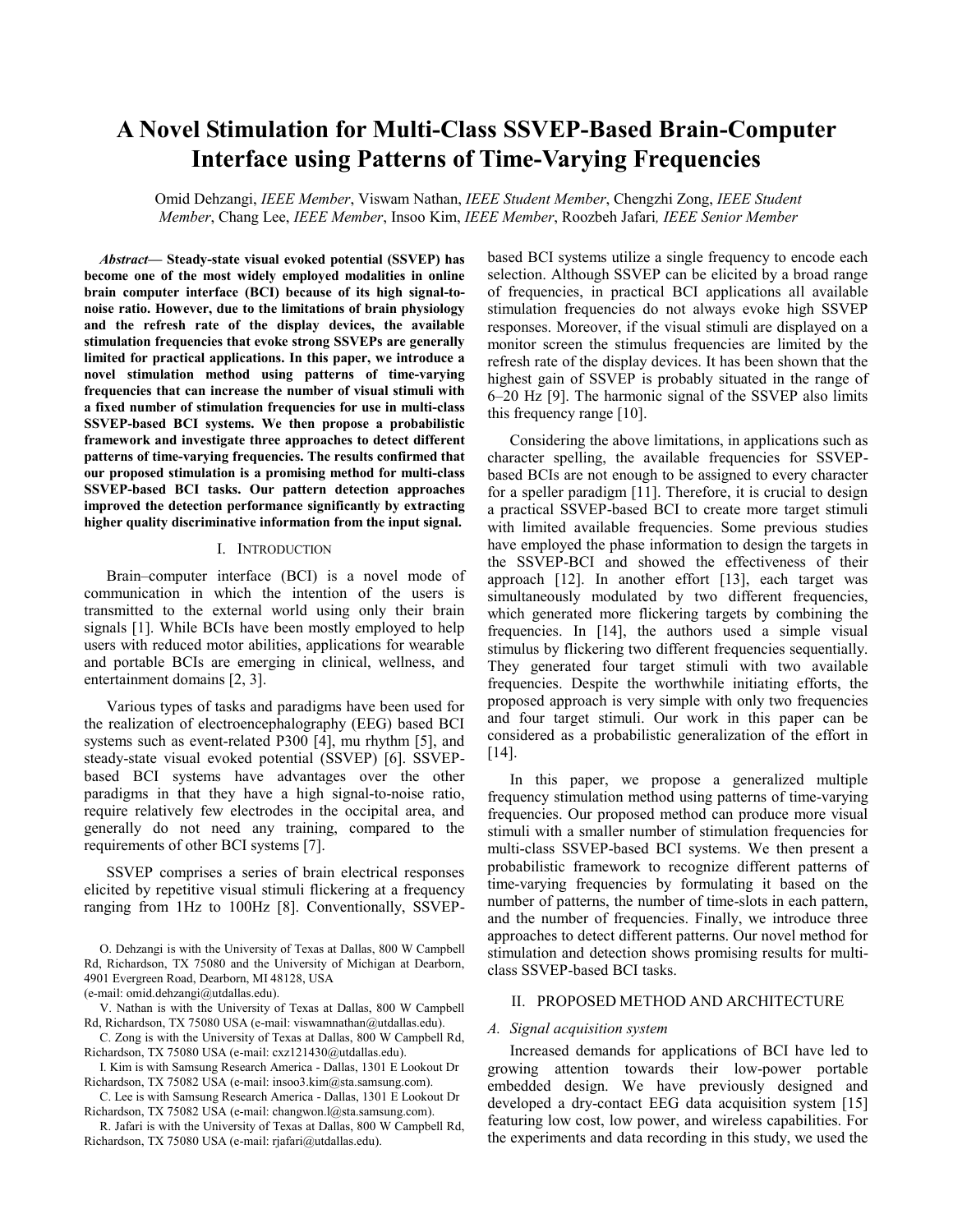above-mentioned system, which comprises a set of 16 active dry-contact electrodes, two low-noise EEG analog front end using the Texas Instruments ADS1299, and a Bluetooth low energy (BLE) communication module implemented in 3x1.5 inches in size as shown in Fig. 1.



Figure 1. The EEG signal acquisition system

In our proposed SSVEP-based BCI system, eight dry electrodes are placed at O1, O2, PO3, PO4, PO7, PO8, Oz, and POz according to the international 10-20 system and all of them are referenced to the right mastoid. The EEG recording system transfers the collected EEG signals to a PC or mobile handset, where the entire signal processing procedure is performed, via Bluetooth. The sampling rate was 250 Hz, and the collected signals were filtered between 0.5 and 30 Hz.



Figure 2. *X* is the multi-channel EEG signals.  $Y_f$  is a set of reference signals with  $f_i$  Hz stimulus frequency [18]

#### *B. Canonical correlation analysis (CCA)*

We aim to employ canonical correlation analysis (CCA) to extract and distinguish different patterns of time-varying frequencies. CCA is a multivariable statistical method used when there are two sets of data, which may have some underlying correlation [16]. The use of CCA for multichannel SSVEP detection was first proposed in [17]. Fig. 2 demonstrates the use of CCA to detect brain responses to visual stimulations where there are *K* target stimuli, with the stimulus frequencies being  $f_1, f_2, ..., f_K$ , respectively. *X* refers to the set of multi-channel EEG signals and  $Y_f$  refers to the set of reference signals which have the same length as *X*. The set of reference signals  $Y_f$  is,

$$
Y_f = \begin{pmatrix} \sin(2\pi ft) & \sin(2\pi H_1 ft) & \sin(2\pi H_2 ft) \\ \cos(2\pi ft) & \cos(2\pi H_1 ft) & \cos(2\pi H_2 ft) \end{pmatrix} \tag{1}
$$

where  $H_1$  and  $H_2$  are the harmonics ( $H_1 = 2$ ,  $H_2 = 3$  in this study). The multi-channel EEG signals and each of the reference signals were used as an input of the CCA method. The output canonical correlation *ρ* can be used for frequency recognition. The winner frequency *w* is recognized as,

$$
w = \underset{i=1..K}{\arg \max} \rho_i \tag{2}
$$

where  $\rho_i$  is the CCA coefficient obtained with the frequency of reference signals being  $f_1, f_2, \ldots, f_k$ . We explored the CCA coefficient space for a robust discrimination between the patterns of frequencies.

# *C. Patterns of time-varying frequencies*

The main purpose was to design a novel SSVEP paradigm using time-varying frequency patterns, in which we can increase the number of target LEDs without increasing the number of frequencies. We investigated six patterns generated from four different frequencies. Each pattern consisted of four time-spans of two second each. We formulated the problem based on the number of time-slots, *T*, the number of frequencies, *K*, and the number of patterns, *Γ*. We selected six patterns, as shown in Fig. 3(a), ranging from fixed frequency patterns in all their *T*=4 time-slots, such as  ${10.5Hz}$ ,  $10.5Hz$ ,  $10.5Hz$ ,  $10.5Hz$ } to patterns with different frequency in every slot, such as {6.25Hz, 9.09Hz, 7.41Hz, 10.53Hz} to explore the impact of faster frequency changes.



Figure 3. (a) Six selected patterns of time-varying frequencies, (b) a snapshot of the experimental setup and data acquisition

Several experiments were conducted to investigate different time-spans and frequency jumps to find a feasible operating point. In this paper, we used LEDs to accurately generate the target patterns. We set up the experiment as shown in Fig. 3(b) where six LEDs generated the selected patterns of frequencies, simultaneously. In order to generate the patterns, a microcontroller timer was configured to generate 100 clock ticks in one second. The toggling of the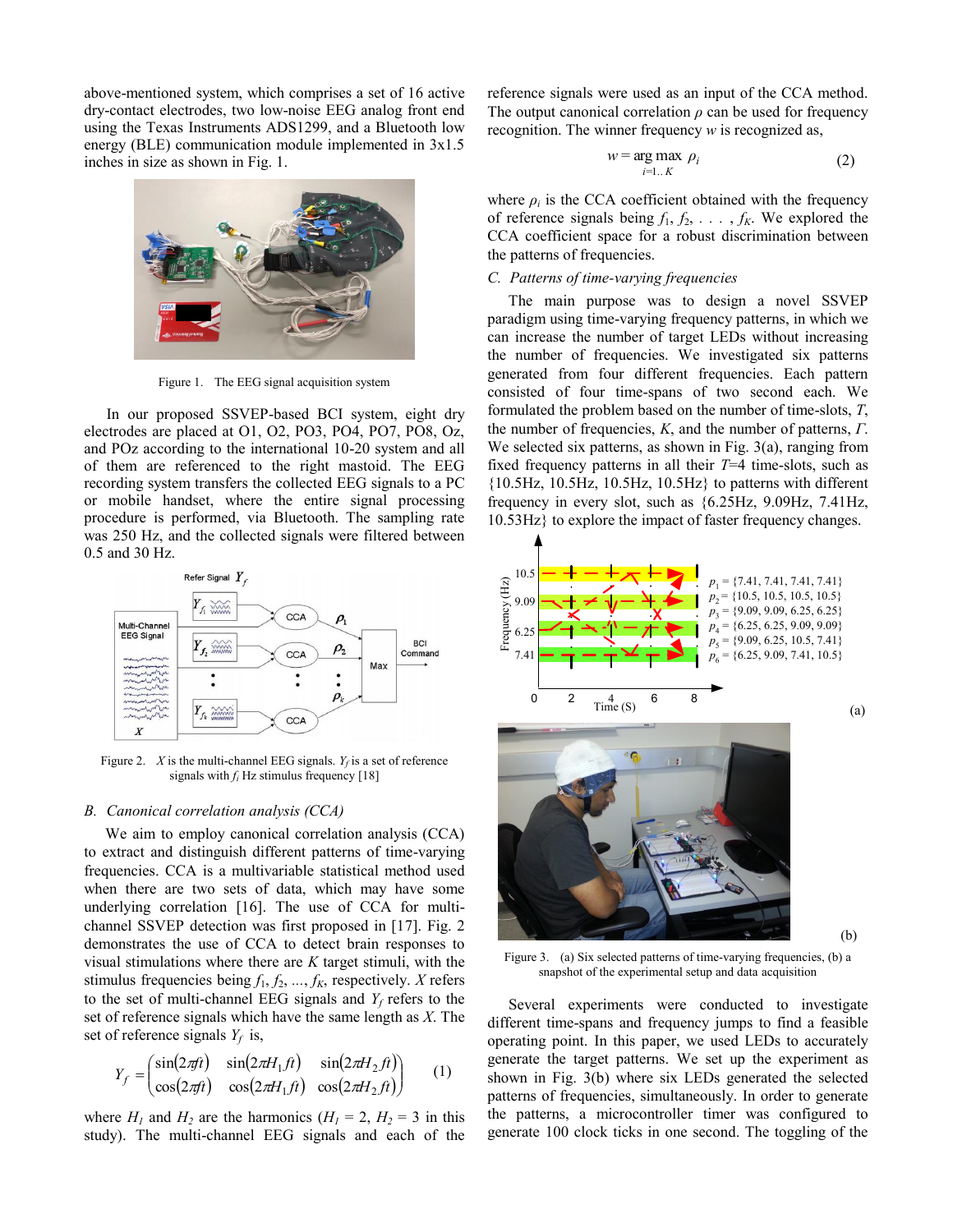various LEDs was performed after an integer amount of clock ticks by the master timer. For example, the frequency of 7.14Hz is achieved by toggling the LED every 14 clock ticks and 9.09Hz constitutes toggling every 11 clock ticks.

#### *D. Detection of the target patterns*

We investigated the use of CCA correlation coefficients as a confidence measure in order to detect the target frequency at each time-span of the patterns. The index of the winner frequency pattern  $p_w$ , is calculated as below, given the EEG input signal *X*,

$$
w = \underset{i=1..}{}{\arg\max} \log P(p_i \mid X) \tag{3}
$$

where  $\Gamma = 6$  is the number of patterns,  $P(p_i|X)$  is the posterior probability of the pattern  $p_i$ , given the input signal,  $X$ . Assuming that the probabilities of the time-slots in a pattern are independent,

$$
\log P(p_i \mid X) = \sum_{t=1}^{T} \log P(p_{it} \mid x_t)
$$
 (4)

where  $T=4$  is the number of time-slots,  $x_t$  is the input signal at the time-slot *t*, and  $p_{it}$  is the frequency of the pattern  $p_i$  at the time-slot  $t$ . Note that that  $p_{it}$  is a member of the target frequencies,  $p_{it} \in \{f_l..f_K\}$ . We know that  $\log P(p_{it} | x_t) = \log$  $P(x_t | p_{it}) + \log P(p_{it}) - \log P(x_t)$  where  $\log P(x_t)$  can be ignored as a constant and log  $P(p_{it})$ , the log prior probability of the frequency at the slot  $t$  in pattern  $p_i$ , is known. For instance, from Fig. 3(a), the probability  $P(p_{11} = 6.25 \text{Hz})$  = 1/6 and  $P(p_{41} = 7.4 \text{ Hz}) = 1/3$ . In order to calculate  $P(x_t | p_{it})$ , we investigated three approaches: 1) Calculate the Hamming distance, 2) Calculate the summation of Normalized CCA coefficients, and 3) Train a log-likelihood ratio test for each of the target frequencies for different slots.

*Hamming distance:* In the first approach, we calculated the Hamming distance between the patterns. Based on CCA decision rule in Eq. (2), the probabilities of the frequencies at time-slot *t* of the pattern *w* will be measured as follows:

$$
\log P(x_t | p_{it} = f_w) = \begin{vmatrix} 1 & \text{if} & w = \arg \max_{j=1 \dots K} \rho_{jt} \\ 0 & \text{otherwise} \end{vmatrix}
$$
 (5)

where *K* is the number of target frequencies and  $\rho_{jt}$  is the CCA coefficient for the target frequency *j* at the time-slot *t*.



Figure 4. (a) Six selected patterns of time-varying frequencies, (b) A snapshot of the experimental setup and data acquisition

*Normalized CCA correlation coefficients:* In the second approach, we introduced a soft measure as opposed to Hamming distance  $\in \{0,1\}$ . In this way, we aimed to capture higher resolution of discriminative information to effectively distinguish different patterns. We employed the normalized CCA correlation coefficients as the probability,  $P(x_t | p_{it} = f_w)$ .

$$
\log P(x_t | p_{it} = f_w) = \log \left\langle \rho_{wt} \right\rangle \sum_{\forall j=1, \kappa} \rho_{jt} \right\rangle \tag{6}
$$

*Log-likelihood ratio test:* The frequencies that elicit strong SSVEP responses are highly dependent upon the participants. Therefore, different individuals respond differently to a specific frequency due to the still unclear physiological mechanisms. Consequently, a strong response to a particular frequency in a time-slot can introduce a bias in the overall likelihood of a pattern. The third approach in this paper aims to alleviate this effect. In this approach unlike the previous approaches, there were two phases: training and recognition. We trained a log-likelihood ratio (LLR) test for each of the target frequencies at each of the time-slots using a training data set. To do so, we collected 20 trials of 8 seconds (i.e. the length of each pattern) while the subjects were looking at each of the six LEDs. Therefore, we generated a training set comprising 120 trials of EEG signal. Then, we trained the best threshold on the LLR value per each target frequency, *w*, as the positive class, '*pos*', and the rest of the frequencies as the negative class, '*neg*' (Fig. 4).

$$
\forall t = 1..T, w = 1..K, LLR_{wt} = \log \left\langle \rho_{wt} \right\rangle \sum_{\forall j=1..K\&j \neq w} \rho_{jt} \right\} (7)
$$

The training was based on the minimum classification error (MCE) criterion using 10-fold cross validation (10- CV). At the recognition phase, the test pattern  $X = \{x_t | t \}$ *t*=1..*T*} was passed through the time slots and its scores for each frequency are compared with the trained threshold,

$$
\forall t = 1..T, w = 1..K,\nSc_{p_{it} = f_w}(x_t) = \log \left\langle \rho_{wt} / \sum_{\forall j \in K \& j \neq w} \rho_{jt} \right\rangle - th_{wt}
$$
\n(8)

where  $Sc_{p_{it}=f_w}(x_t)$  is the degree to which the input signal correlates with the frequency *w* at the time-slot *t* of the pattern *i*. It was compared to the minimum error estimate of the one-versus-rest discriminant threshold, *thwt*, on *LLRwt*. The overall score for the pattern *i* given the input *X* is,

$$
Score_i(X) = \sum_{t=1}^{T} Sc_{p_t}(x_t)
$$
\n(9)

The scores calculated in Eq. (9) are directly used in the decision rule instead of *a posteriori* probabilities in Eq. (3) without normalization as they reflect the contribution of each time-slot in the overall pattern detection. The index of the winner frequency pattern,  $p_w$ , given the input *X* is,

$$
w = \underset{i=1,\,\Gamma}{\arg\max} \left\langle Score_i(X) \right\rangle \tag{10}
$$